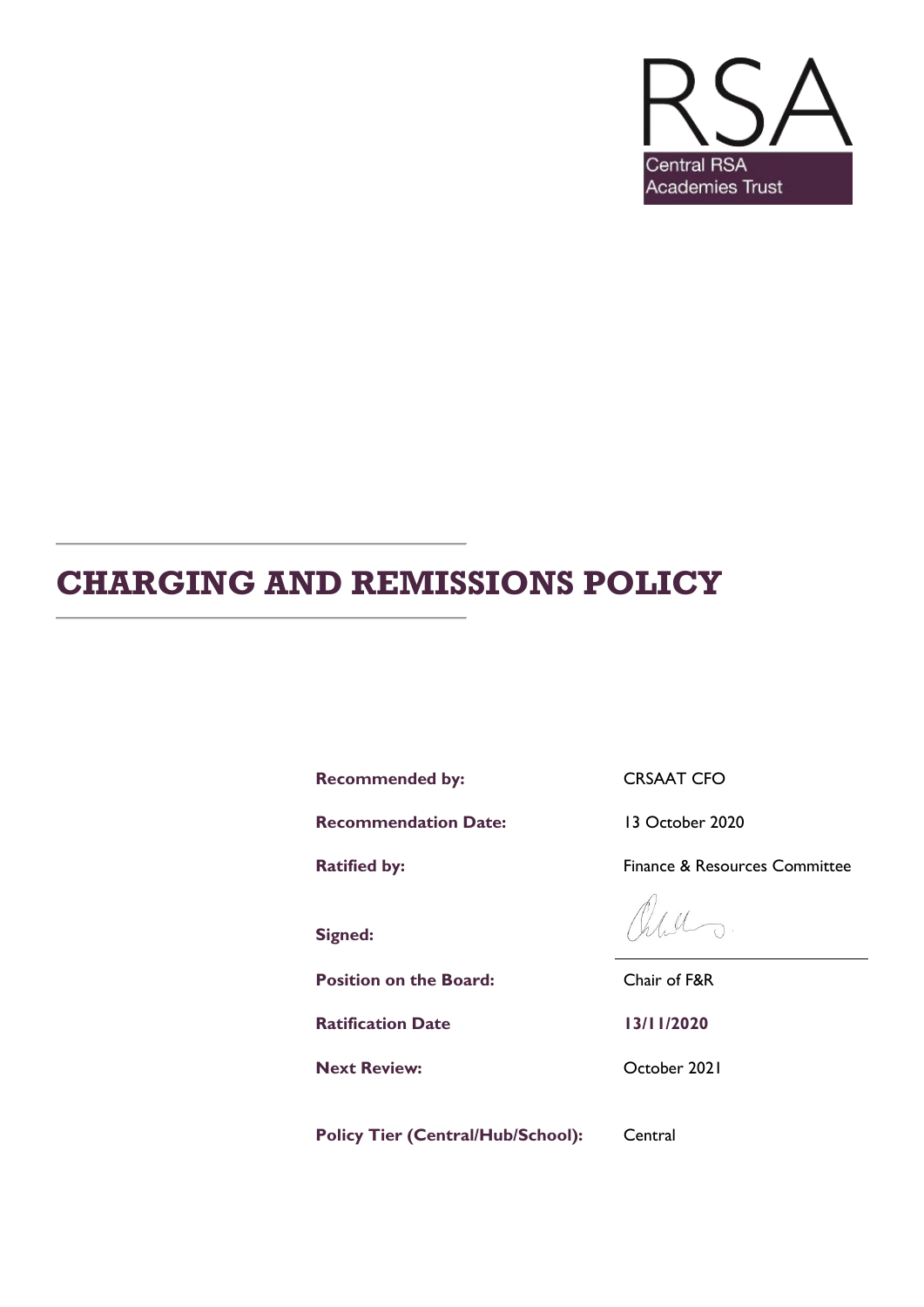Section 457 of the Education Act 1996 requires the governing body of the Academy to adopt a policy on charging and remission arrangements for school activities.

The Trust Board delegates to the Local Academy Governing Board the implementation of charging and remissions under the following guidance:

## **School Trips**

**Residential (Essential):** For residential trips which are essential to the National Curriculum, in preparation for accredited examinations, a charge will be levied for board and lodging.

**Residential (Non-essential)**: For residential trips which are not essential to the National Curriculum, in preparation for prescribed examinations a charge will be levied up to the full cost of the trip.

#### **Examinations**

Please refer to the school's Examinations Policy where applicable.

#### **Finished Materials**

Where a pupil or parent/carer wishes to retain items produced as a result of art or technology, a charge may be levied for the cost of the materials used.

### **Music Tuition**

The Local Academy Governing Board reserves the right to levy charges in respect of individual and group music tuition, if the teaching is not an essential part of either the national curriculum or an accredited qualification syllabus being followed by the pupil.

#### **Activities Outside School Hours**

No charge will be made for activities outside school hours that are part of the school's curriculum, or that form an essential part of the syllabus for an accredited qualification.

If a pupil is prepared outside school hours for an examination that is not set out in regulations, a charge will be levied for tuition and other costs.

For all other activities outside school hours, the Local Academy Governing Board reserves the right to charge up to the cost of the activity.

#### **Damage/Loss to Property**